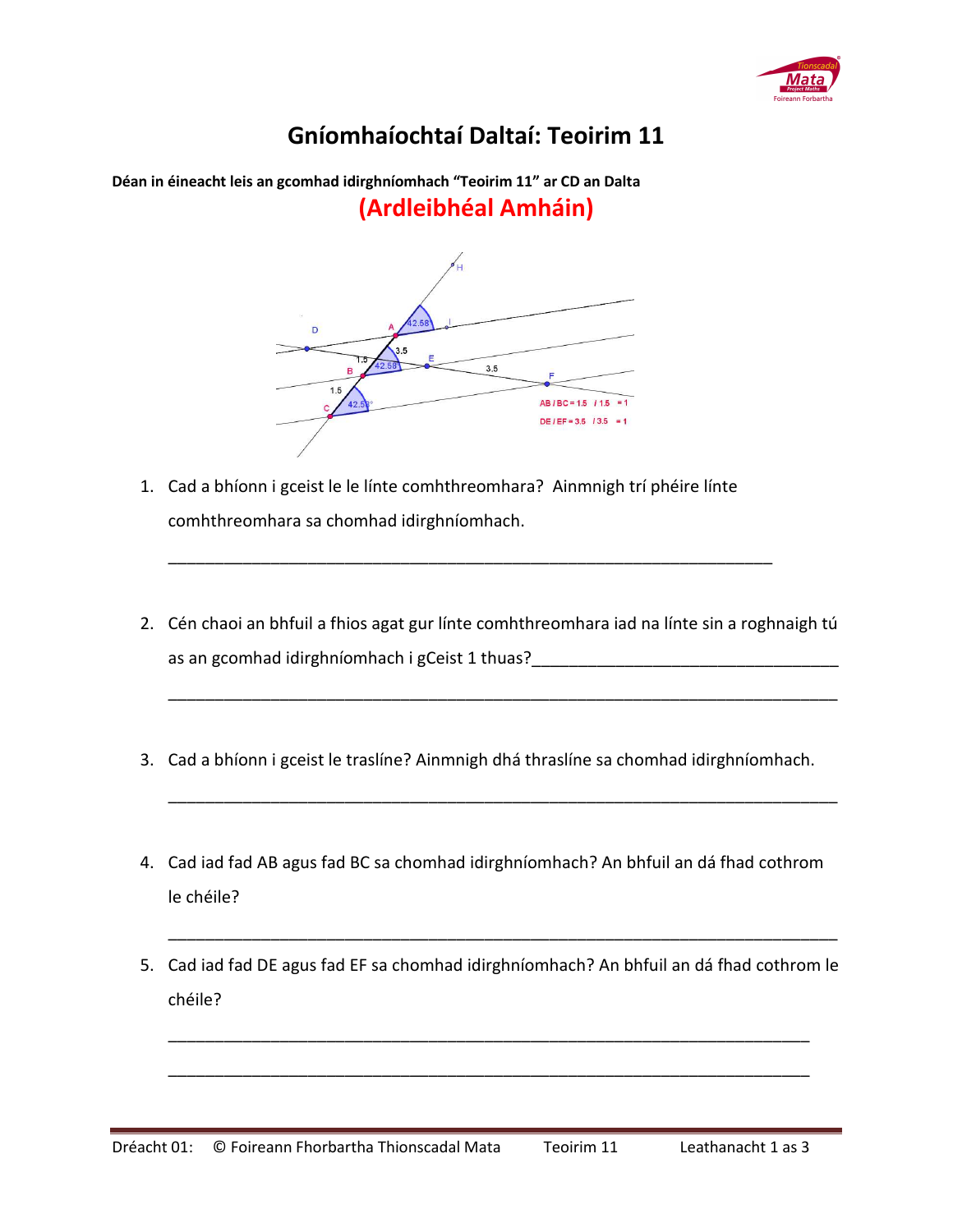

- 6. Bog an pointe A agus faigh cóimheas AB : BC. Ríomh cóimheas DE: EF don suíomh céanna. Déan an rud céanna arís do thrí shuíomh éagsúla. Bíodh do chuid ríomhaireachtaí le feiceáil.
- 7. An bhfeiceann tú patrún ag teacht chun cinn i gceist 6? Má fheiceann, mínigh i do chuid focal féin é.

\_\_\_\_\_\_\_\_\_\_\_\_\_\_\_\_\_\_\_\_\_\_\_\_\_\_\_\_\_\_\_\_\_\_\_\_\_\_\_\_\_\_\_\_\_\_\_\_\_\_\_\_\_\_\_\_\_\_\_\_\_\_\_\_\_\_\_\_\_\_\_\_

\_\_\_\_\_\_\_\_\_\_\_\_\_\_\_\_\_\_\_\_\_\_\_\_\_\_\_\_\_\_\_\_\_\_\_\_\_\_\_\_\_\_\_\_\_\_\_\_\_\_\_\_\_\_\_\_\_\_\_\_\_\_\_\_\_\_\_\_\_\_\_\_

\_\_\_\_\_\_\_\_\_\_\_\_\_\_\_\_\_\_\_\_\_\_\_\_\_\_\_\_\_\_\_\_\_\_\_\_\_\_\_\_\_\_\_\_\_\_\_\_\_\_\_\_\_\_\_\_\_\_\_\_\_\_\_\_\_\_\_\_\_\_\_\_

\_\_\_\_\_\_\_\_\_\_\_\_\_\_\_\_\_\_\_\_\_\_\_\_\_\_\_\_\_\_\_\_\_\_\_\_\_\_\_\_\_\_\_\_\_\_\_\_\_\_\_\_\_\_\_\_\_\_\_\_\_\_\_\_\_\_\_\_\_\_\_\_

\_\_\_\_\_\_\_\_\_\_\_\_\_\_\_\_\_\_\_\_\_\_\_\_\_\_\_\_\_\_\_\_\_\_\_\_\_\_\_\_\_\_\_\_\_\_\_\_\_\_\_\_\_\_\_\_\_\_\_\_\_\_\_\_\_\_\_\_\_\_\_\_

\_\_\_\_\_\_\_\_\_\_\_\_\_\_\_\_\_\_\_\_\_\_\_\_\_\_\_\_\_\_\_\_\_\_\_\_\_\_\_\_\_\_\_\_\_\_\_\_\_\_\_\_\_\_\_\_\_\_\_\_\_\_\_\_\_\_\_\_\_\_\_\_

\_\_\_\_\_\_\_\_\_\_\_\_\_\_\_\_\_\_\_\_\_\_\_\_\_\_\_\_\_\_\_\_\_\_\_\_\_\_\_\_\_\_\_\_\_\_\_\_\_\_\_\_\_\_\_\_\_\_\_\_\_\_\_\_\_\_\_\_\_\_\_\_

- 8. Cliceáil an Ticbhosca sa chomhad idirghníomhach agus léireofar foclaíocht na teoirime. Mínigh i do chuid focal féin cad is brí leis an teoirim.
- 9. Sa léaráid thíos, má tá a fhios agat go bhfuil na línte *a*, *b* agus *c* comhthreomhar, faigh fad DE.